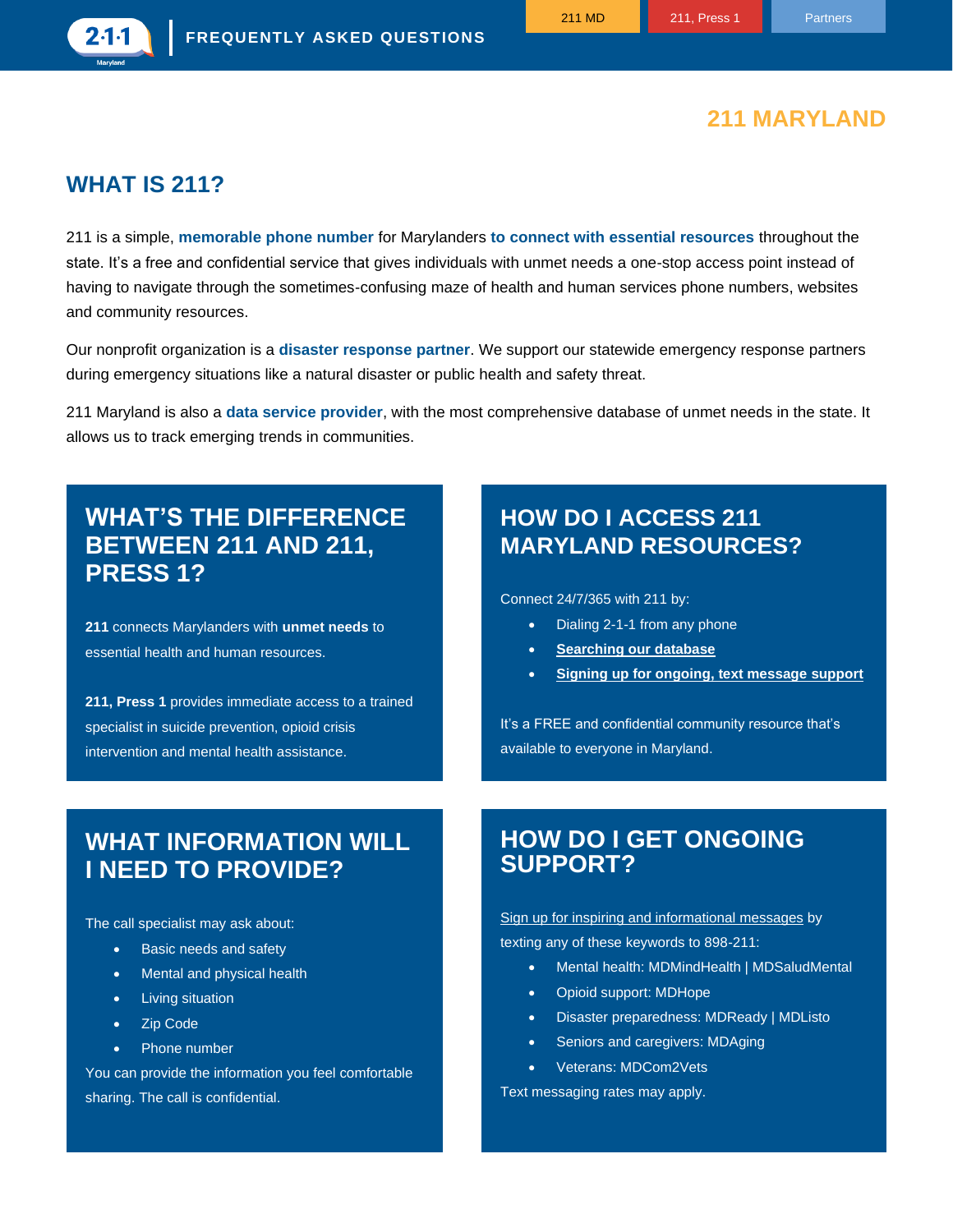### **HOW CAN 211 HELP ME?**

2 1 1

**Empathetic** information and referral specialists understand it can be challenging to navigate the sometimes-confusing maze of health and human resources. They'll use your Zip Code to search our up-to-date resource database of over 7,000 agencies and services. We'll connect you to the best organizations and services near you, and answer questions on the following unmet needs:



By the end of the call you will be prepared to take action to get the help you need.

### **WHEN CAN I CALL 2-1-1?**

211 is available 24 hours a day, 7 days a week, 365 days a year.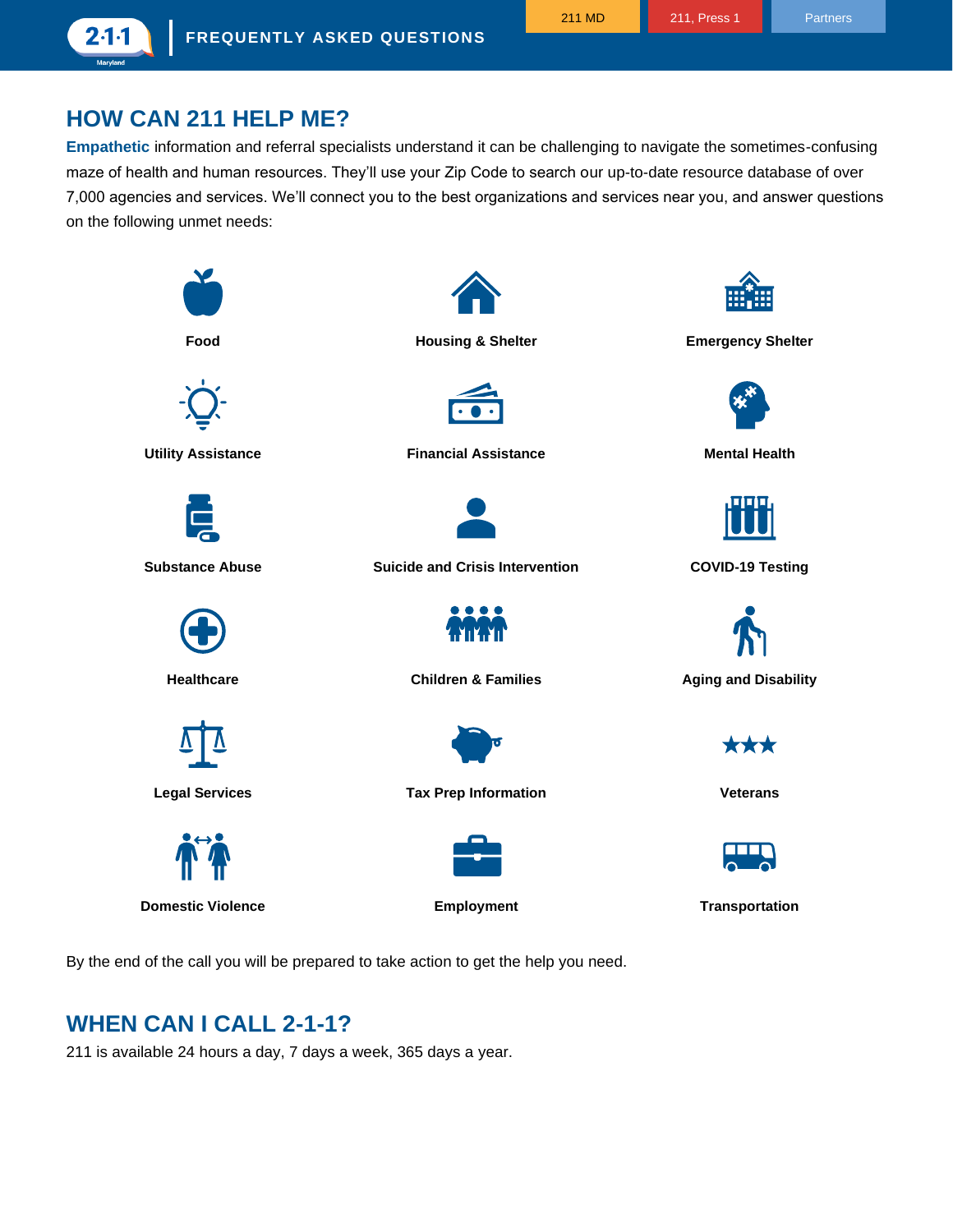## **WHAT CAN I EXPECT WHEN I CALL?**

All conversations are **confidential**.

 $2 - 1 - 1$ 



#### **WHAT IF MY CELL PHONE WON'T CONNECT WITH 211?**

Most phones support dialing 2-1-1. If you have a problem, you can also call:

| Southern (Capital)<br>Marvland | <b>Central Maryland</b> | Eastern Shore  | <b>Western Maryland</b> |
|--------------------------------|-------------------------|----------------|-------------------------|
| 866-770-1910                   | 1-866-406-8156          | 1-866-231-7101 | 1-866-411-6803          |

### **WHAT IF I AM DEAF OR HARD OF HEARING?**

Call 7-1-1 to access 211 through Maryland Relay.

#### **WHAT LANGUAGES ARE AVAILABLE?**

English and Spanish-speaking specialists are available, as well as translation in 150+ languages.

### **CAN I SEARCH FOR RESOURCES MYSELF?**

Yes! **[Our online database](https://211md.org/)** has over 7,000 statewide resources. Search by **keyword** or your **location**. Go to **[211MD.org](https://211md.org/)** to start your search today.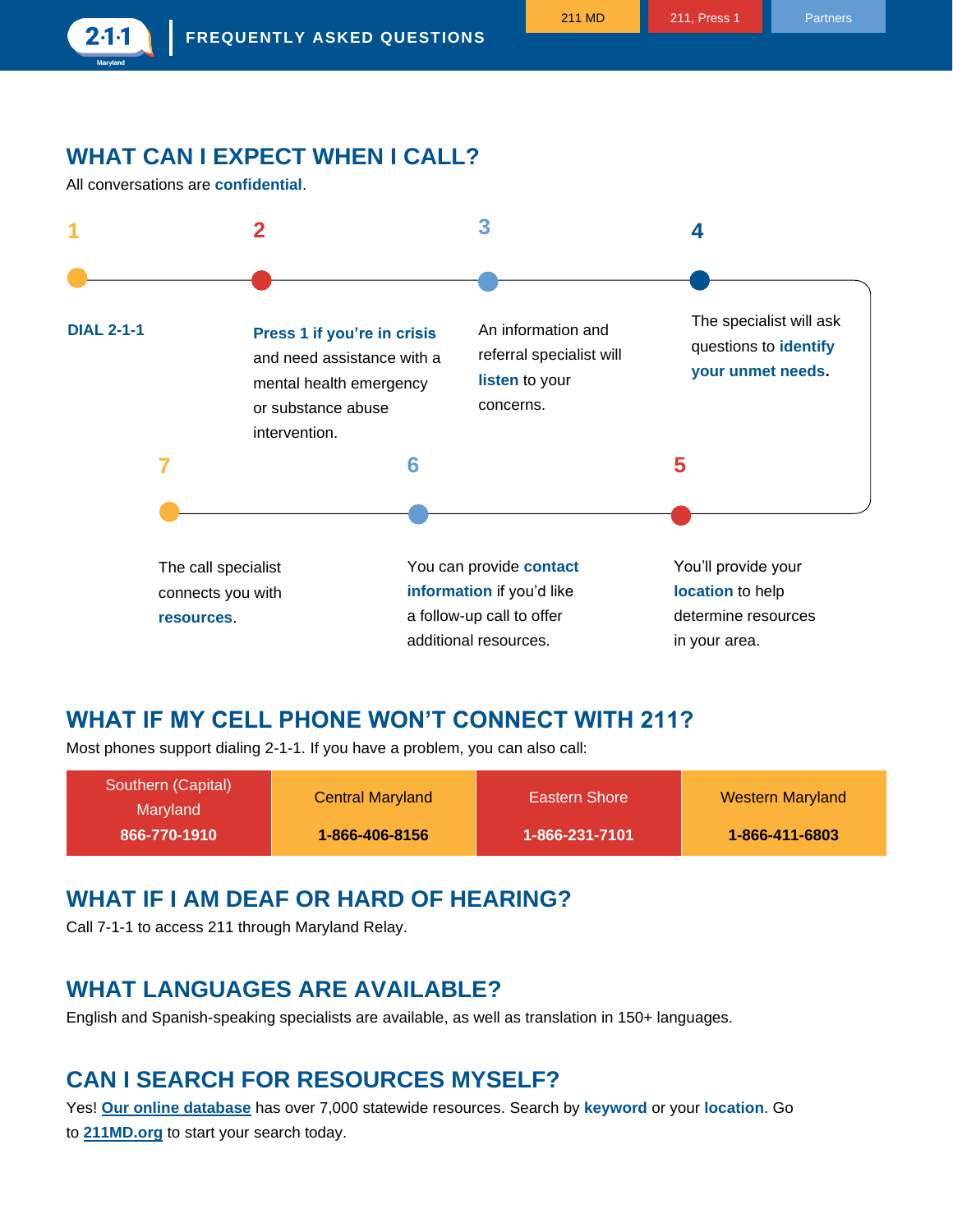### **CRISIS HELP: 211, PRESS 1**

### **WHAT IS 211, PRESS 1?**

 $2·1·1$ 

**[211, Press 1](https://pressone.211md.org/)** is an immediate, always-on-call suicide prevention, substance abuse intervention and mental health emergency assistance line. Dial 2-1-1 and Press 1. Crisis Specialists are also available to **[chat](https://211md.org/chat-with-us)** or text. Text your zip code to TXT-211 (898-211).

### **HOW CAN 211, PRESS 1 HELP ME?**

Crises take many forms. Trained Crisis Specialists can help with depression, anxiety, mental health concerns, thoughts of suicide or self-harm, and substance and opioid abuse.

## **WHAT CAN I EXPECT WHEN I TEXT MY ZIP CODE TO 898-211?**

All information is **confidential.**



## **HOW DOES A CRISIS WEB CHAT WORK?**

The information you provide is **confidential**.



#### **WHO ANSWERS CRISIS CALLS?**

Crisis Specialists are trained in handling crisis situations. If your condition warrants an emergency response for a lifethreatening injury or illness, they will advise you to contact 911 or will connect you directly.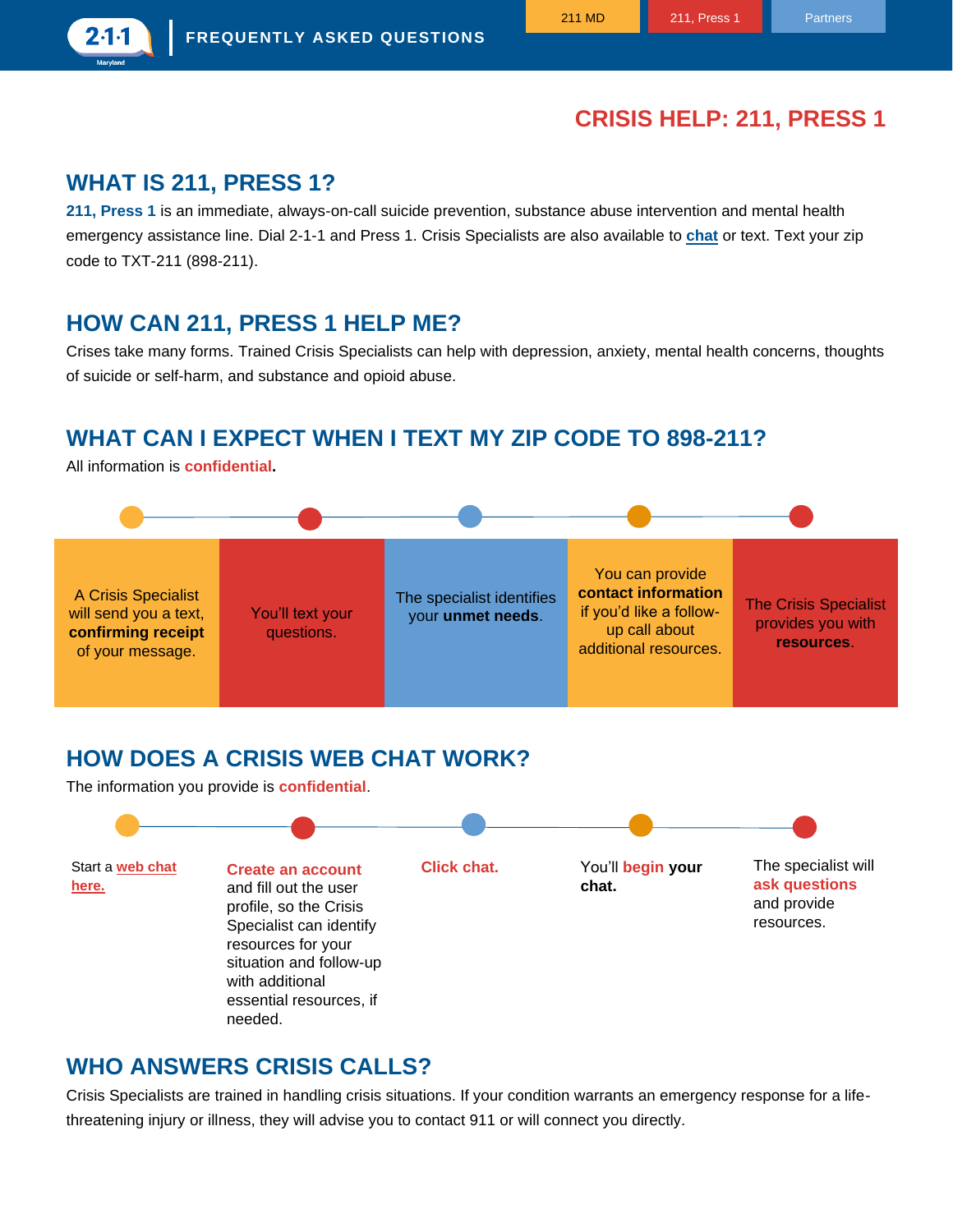

## **PARTNERS**

## **WHAT IS 211 MARYLAND?**

211 Maryland is a **nonprofit 501(c)(3) organization** that connects Marylanders with unmet needs to essential health and human services resources throughout the state. We utilize nationally accredited call centers and certified resource and Crisis Specialists for call, text and chat services.

We can support partner organizations with follow-up services that focus on **closed-loop referral and outcomeoriented data gathering**. Our data dashboards provide insight on unmet needs in segmented demographics to support strategic decision-making. Call us at 443-721-3860 for more information.

We are also a **disaster response partner,** providing push-alerts with valuable and factual information before, during and after emergency situations like a natural disaster or public health and safety threat.

English and Spanish-speaking resources are available 24/7/365. Translation is available in 150+ languages.

#### **ARE YOUR CALL SPECIALISTS TRAINED OR CERTIFIED?**

Call center staff are certified and program accredited by the Alliance of Information and Referral Systems (AIRS) and Athe merican Association of Suicidology (AAS). Both are national, professional organizations.

Information and Referral Specialists are also educated and experienced in health and human services resources. They have a bachelor's or master's degree in social work, human services, counseling or related fields, plus at least one year of experience.

### **HOW IS 211 DIFFERENT FROM 211, PRESS 1?**

**211** is a 24/7/365 central connector for unmet needs.

**211, Press 1** immediately connects callers to a specialist trained in **suicide prevention**, **opioid crisis intervention** and **mental health assistance**. This service is also available 24/7/365.

### **WHAT IS THE DIFFERENCE BETWEEN THE 211 MARYLAND UNITED WAY HELPLINE AND 211 MARYLAND?**

Established through state legislation, 211 Maryland oversees and maintains an information and referral service network available to all Maryland residents. To connect Marylanders in all regions of the state, we rely on a network of call centers. The United Way of Central Maryland provides coverage for one area of the state. 211 Maryland utilizes other strategically placed call centers to reach Marylanders in all regions of the state.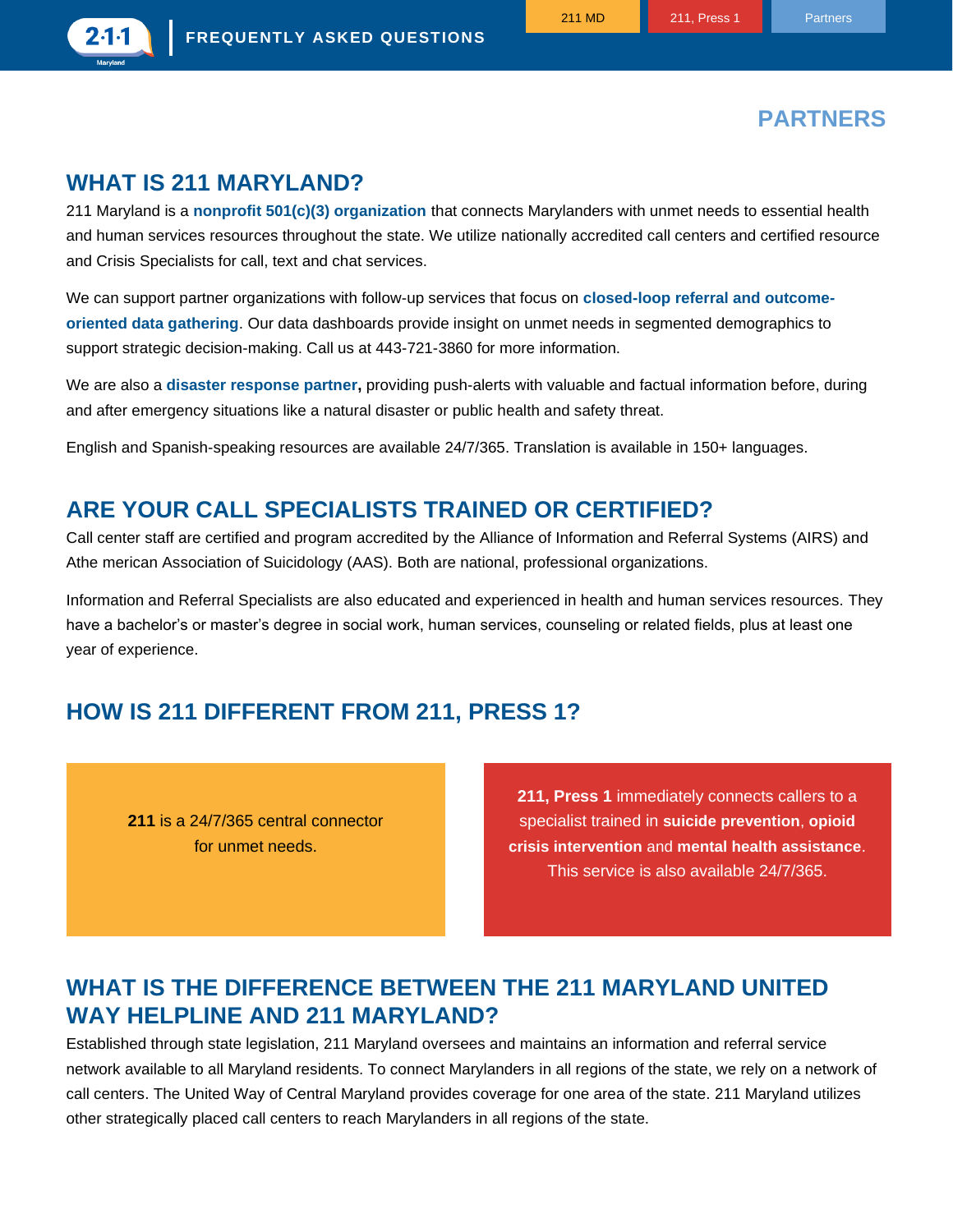2 1 1

## **WHAT TYPES OF CALLS DO YOU ANSWER?**

211 can serve as the central connector for the following essential health and human services needs:



### **HOW DO YOU KEEP YOUR RESOURCE DATABASE UP TO DATE?**

The comprehensive database of more than 7,000 statewide resources is updated at least once a year, and often more frequently. We rely on our yearly verification, update from agencies, and feedback from callers to connect Marylanders with the best resources for their location and the latest program qualifications at the time of their need.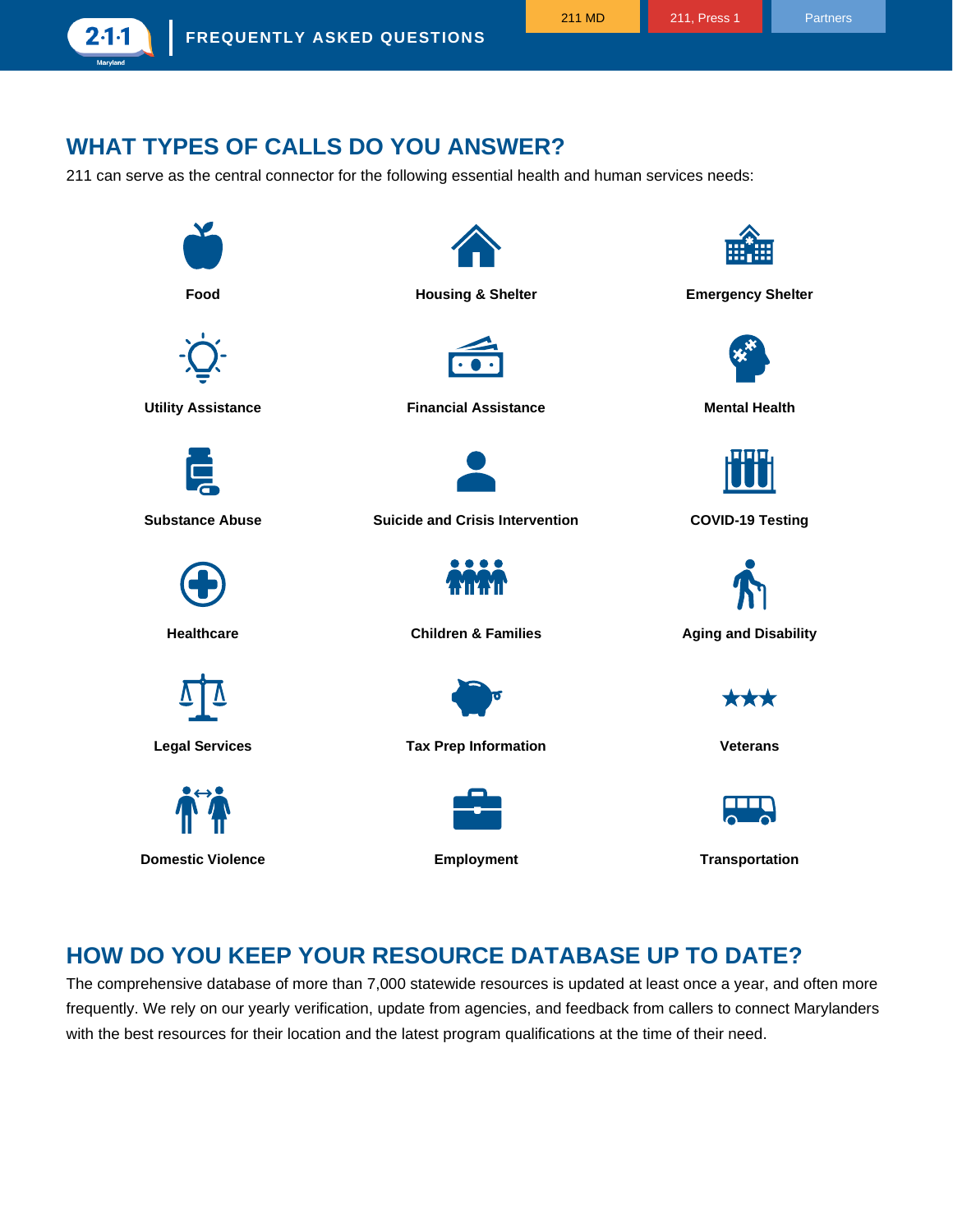## **HOW DO I ADD MY AGENCY TO THE 211 MARYLAND DATABASE?**

As the central connector for Maryland, we welcome new organizations to our database. We accept requests from the following nonprofit and for-profit groups:

- Nonprofit and critical for-profit organizations and governmental agencies and officials providing health, social service, educational, library, employment, legal, recreational and other human services.
- Nonprofit organizations, such as religious groups, social clubs and community associations, that offer services to the community at large, not just to their own members.
- Nonprofit self-help support groups (a "self-help group" is a voluntary gathering of people who share a similar problem, condition or history).
- Nonprofit and critical for-profit, multi-state or national organizations not located in Maryland that provide health and human services to Maryland residents.
- Nonprofit organizations that advocate for human services programs and policies that support a healthful environment.

For more information and to start the application process, go to [211md.org/partner.](https://211md.org/partner)

### **HOW CAN YOU HELP MY ORGANIZATION?**

211 Maryland can provide insight to your organization by linking you to the **most comprehensive unmet needs data set** in the state of Maryland. It can pinpoint contributing and catalyzing factors that lead to underserved needs, segmented by geography and demography.

We offer both current and historical data to inform your decision-making on resource allocation, program development and budgeting efforts.

We also offer 24/7/365 **outsourced, professional call, text and web chat services** using established best practice methods and reporting. 211 Maryland can serve as a central connector for your clients to essential health and human services in Maryland.

If you need **customized push-alert texting**, 211 Maryland has a platform available for use. It helps organizations connect on-demand with their audiences.

For more information, email [info@211md.org.](mailto:info@211md.org)

### **HOW DO I SHARE 211 MARYLAND SERVICES WITH OTHERS?**

Thank you for spreading the word! We have a free toolkit, including outreach cards, to assist your organization with client connections. **[Download the tools now](https://211md.org/toolkit)**.